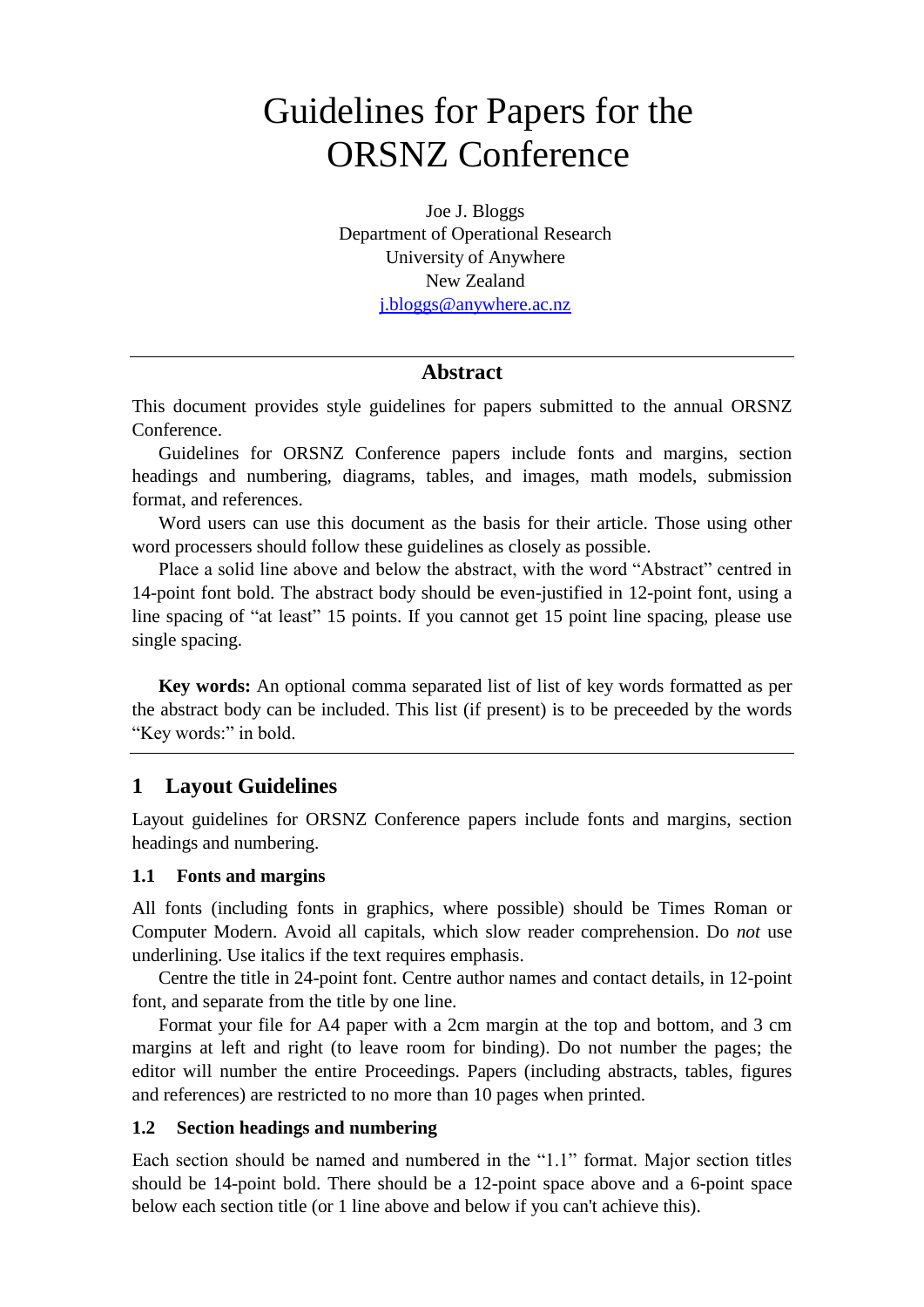Sub-section titles should be 12-point bold. There should be a 6-point space above and a 6-point space below each sub-section title (or 1 line above and below if you can't achieve this).

The body text should be 12-point font on a line of 15 points, left justified. (If you cannot get 15 point spacing, use single line spacing.) Indent paragraphs by 6mm. Do not have extra space above or below the paragraph. Do not indent the first paragraph after a heading.

Avoid footnotes.

## **2 Diagrams, tables, and images**

#### **2.1 Diagrams and tables**

The best reference on scientific graphics is Tufte (1983).

Diagrams and tables should be centred, in-line with the text, as near to the first point of reference as reasonably possible, as illustrated by Figures 1 and 2. As much as possible, text in tables and graphics should be 12 point Times Roman or Computer Modern. Captions should be in 12-point font, centred, and consecutively numbered and, below the figures and above the tables.

If you use Excel charts you can improve Excel's default charts by removing the frame, the grid, and the grey background. Before you paste an Excel chart into Word, while still in Excel, set the chart's font to Times New Roman, Regular (not bold), 12 points, with Autoscale turned off. Make all text in the graph read from left to right (orientation of zero degrees), including the label on the *y*-axis.



Figure 1. This is horrible.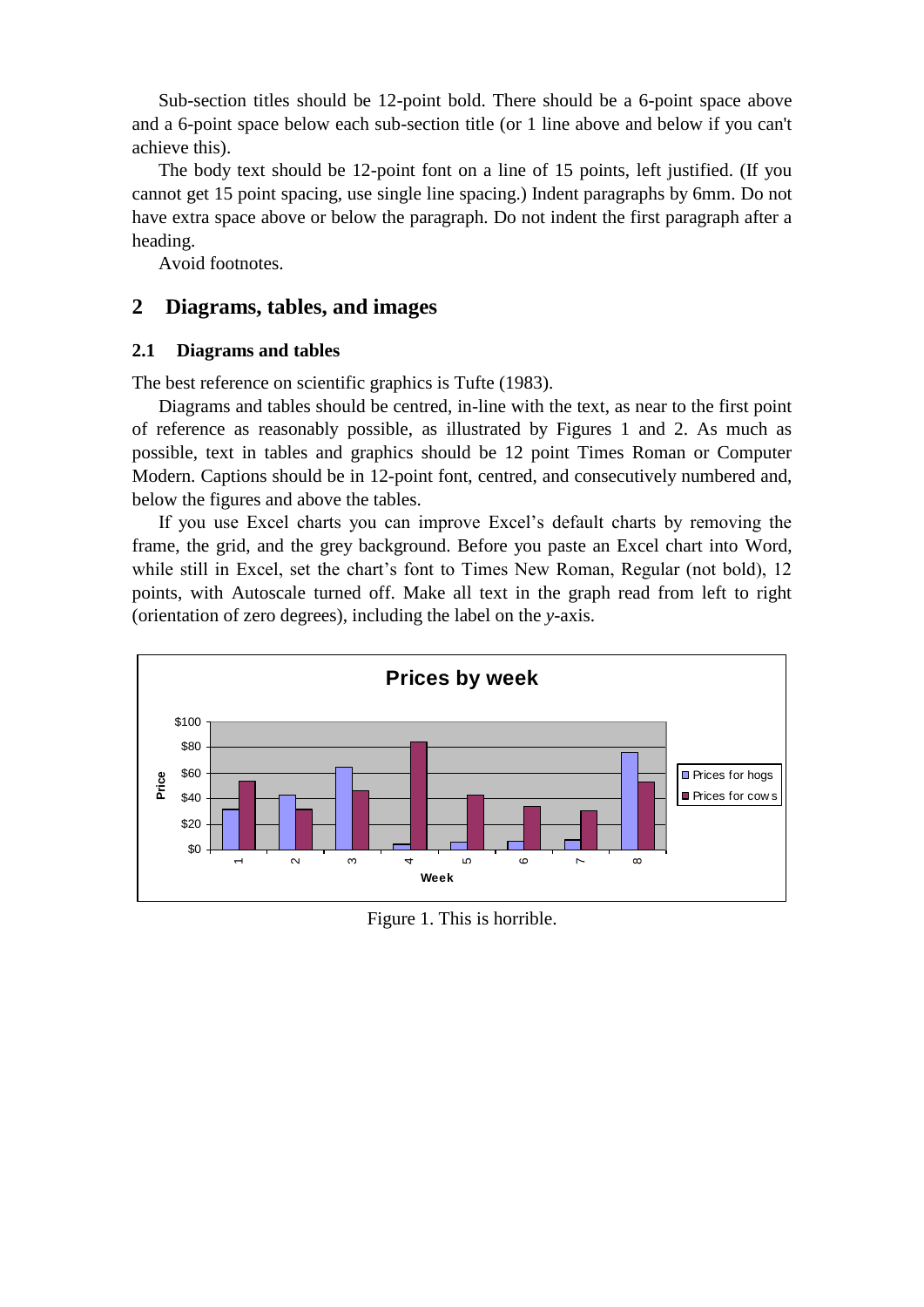

Figure 2. This is the same data as the previous graph, but it is much more readable, and will photocopy better. Note that the font style and size matches the article's text.

Tables are almost always improved by removing the vertical lines. Right-justify numbers in tables.

#### **2.2 Images**

Please convert photographs and screen shots to greyscale *before* you convert the file to postscript or PDF. (In Word, right click the picture, select Format Picture, Picture, Color, Grayscale.) You will be able to preview the image on screen as it would be printed, and the resulting PDF file will be much smaller.

# **3 Math models**

Math models should be formatted to best suit their purpose in the paper. All parameters and variables should be clearly defined in the paper. These definitions and explanations of the non-trival constraints and objective functions should be included or referred to near the model formulation.The following guidelines will help to ensure the model is complete and well documented.

Name the model (e.g. FruitTraNZ below) for handy reference elsewhere in the paper. Following mathematical tradition, you should italicise parameters, variables, and subscripts. Font style and size should be consistent with the document's text. Do not use more than two levels of subscripting or superscripting. It is helpful to distinguish parameters from decision variables, for instance with parameters as upper case and decision variables as lower case. Complex formulas are best displayed using an equation formating package such as MathType.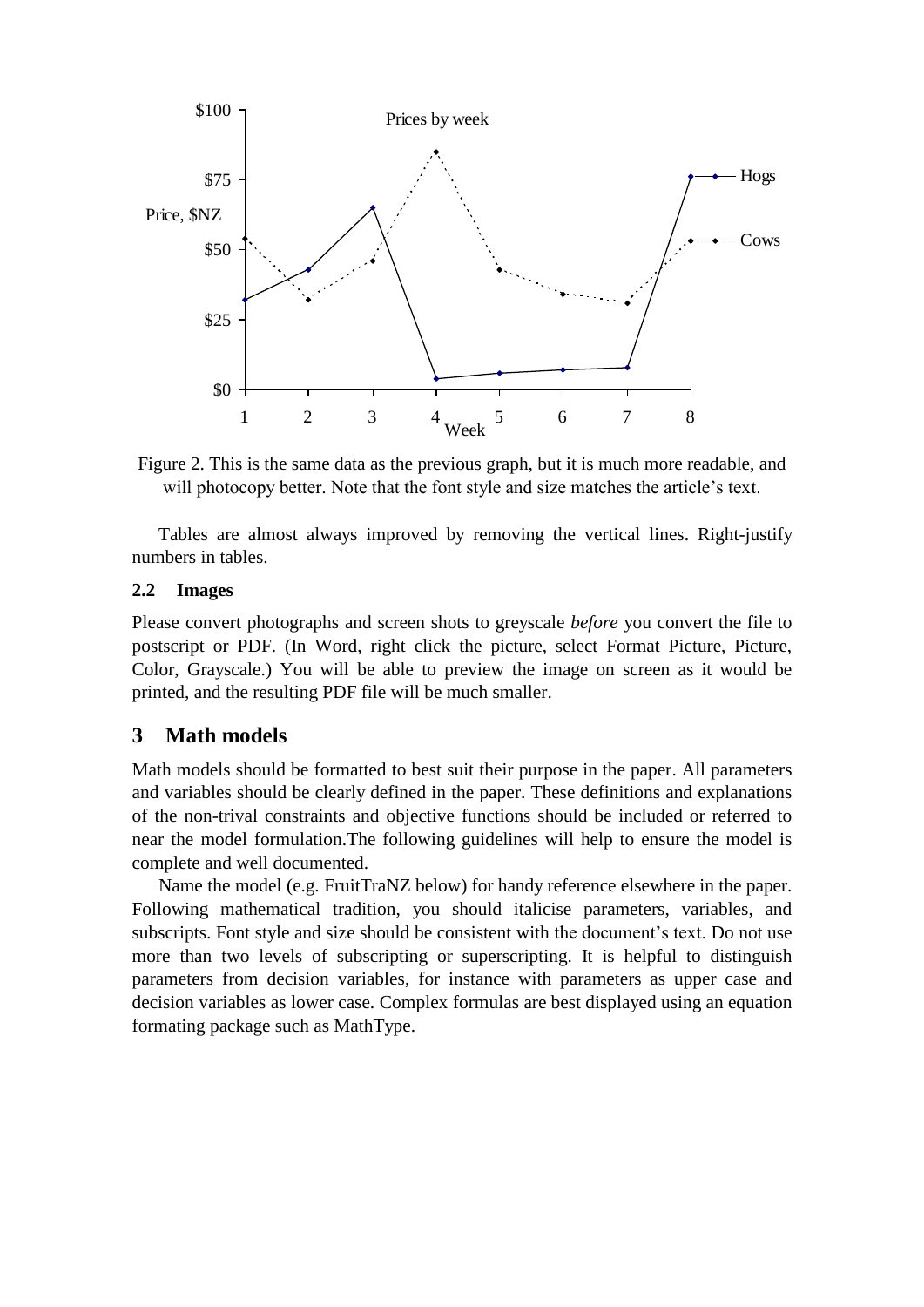The following example may be helpful: **Indices**

 $i =$  plant:  $P =$  {Chch, Auckland}.  $j$  = wholesaler: 1, ..., 5.

#### **Parameters**

 $C_{ij}$  = cost to send a box from plant *i* to wholesaler *j*.

 $K_i$  = production capacity of plant *i*, in boxes.

 $D_i$  = minimum demand for boxes at wholesaler *j*.

#### **Decision variables**

 $x_{ii}$  = boxes to send from plant *i* to wholesaler *j*.

#### **Model** FruitTraNZ

Minimise 
$$
\sum_{i \in P} \sum_{j=1}^{5} C_{ij} x_{ij}
$$
  
\n(1) 
$$
\sum_{j=1}^{5} x_{ij} = K_i
$$
 for  $i$  = Chch, Auckland.  
\n(2) 
$$
\sum_{i \in P} x_{ij} \ge D_j
$$
 for  $j$  = 1, 2, ..., 5.  
\n
$$
x_{ij} \ge 0.
$$

#### **Explanation**

The objective is to minisime total transportation cost. Constraint (1) requires plants to produce at full capacity. Constraint (2) ensures minimum demand is satisfied for each wholesaler.

### **4 Readability**

Please proofread your paper and use a spelling checker. Spelling should follow standard New Zealand, British or U.S. spelling, but must be consistent throughout. The grammar checker in Word can be helpful to indicate more obvious gramatical errors.

On matters of style, authors (especially new authors) are urged to study Strunk & White (1979) and Gopen & Swan (1990).

#### **5 Submission format**

Please submit your documents in "printer-ready" form, as PostScript or Adobe PDF. Many free PDF converters are available through the web. If you cannot produce a PostScript or PDF file, please contact the editor of the Proceedings.

Send your file to [conference@orsnz.org.nz.](mailto:conference@orsnz.org.nz)

# **6 How to reference other articles**

Format references as in the journal *Management Science*. In the text, give the author's last name and the year, e.g. Dantzig, Fulkerson & Johnson (1954). In the References section at the end of the article, order the references alphabetically, in the style shown below. Avoid the use of journal title abbreviations.

Reference a web page in the text by its author and the date that you check it, as University of Canterbury (2002). In the Reference section, give its author, title, URL, and the date that you checked it.